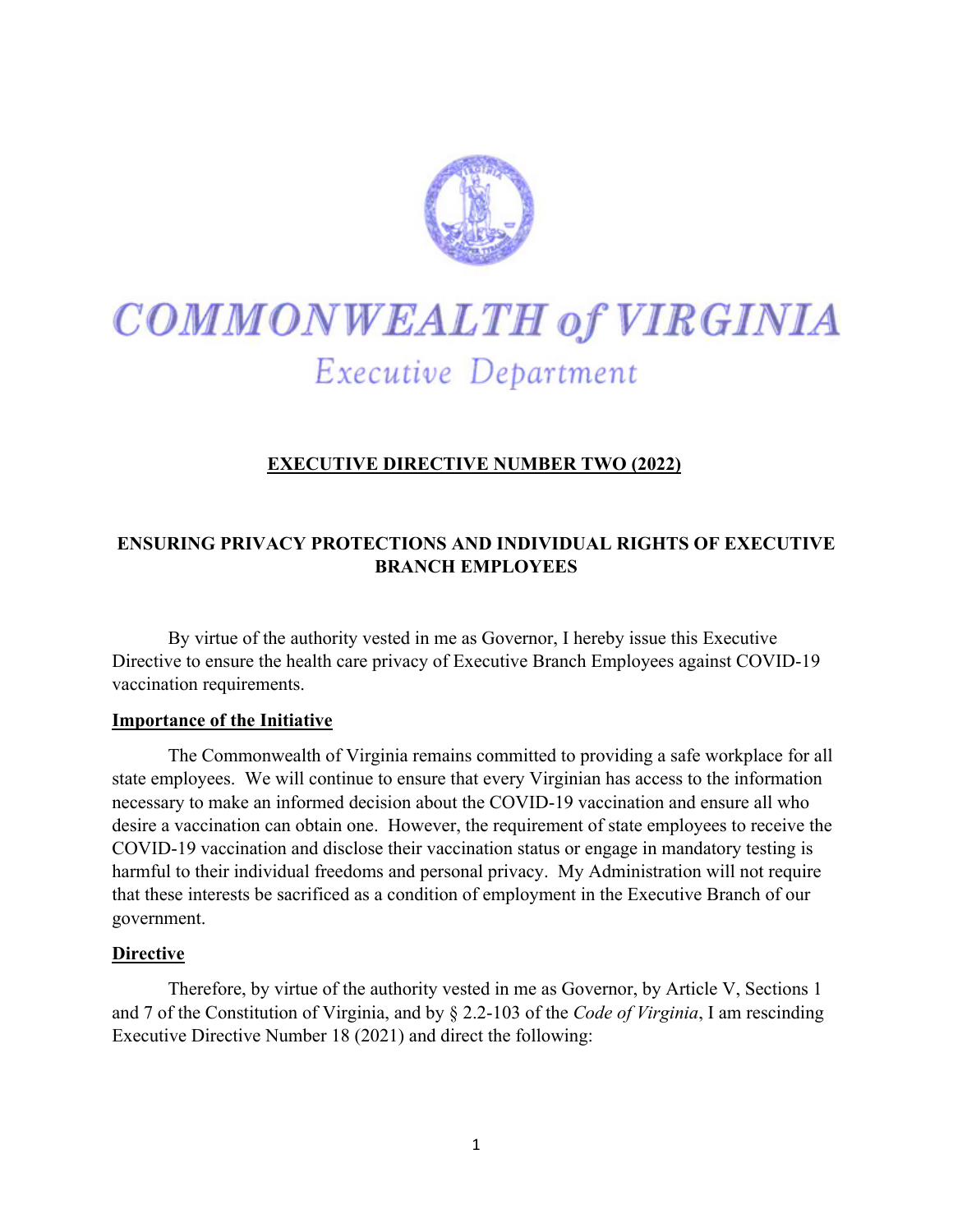- 1. The Department of Human Resource Management shall work with private providers to ensure that vaccines and boosters are available to state employees and shall share provider information with all Executive Branch Employees.
- 2. The Department of General Services shall work with private providers to ensure that KN95 masks are available to employees and visitors at every state building.
- 3. No Executive Branch Employees shall be required to be vaccinated or required to disclose their vaccination status as a condition of their employment.
- 4. All Executive Branch employees may refer to the Department of Human Resource Management policy on COVID-19 "Public Health Emergency Leave" as revised or updated for information about paid time off for those diagnosed with COVID-19.
- 5. All Executive Branch employees may refer to the Department of Human Resource Management policy on teleworking and communicate with the appropriate personnel at their agency to determine if they are eligible to telework.
- 6. The requirements in this order do not otherwise restrict agencies under the direction of the Governor from instituting COVID-19 screening protocols that may be necessary to mitigate the spread of COVID-19, consistent with the policies established by the Department of Human Resource Management.
- 7. No documentation identifying an individual's COVID-19 vaccination status shall be shared with a third party.
- 8. Nothing herein shall be construed to interfere with Executive Branch Employees' rights to access their own personal health information under state or federal law.
- 9. Any agency that determines that a federal requirement applies to any of its offices or programs that is inconsistent with the provisions of this Directive shall notify their respective Secretary or my Chief of Staff, following consultation with the Office of the Attorney General.

For purposes of this Directive, "Executive Branch Employees" should be construed broadly and includes but is not limited to employees in the following offices, agencies, institutions, and authorities:

- Office of the Governor;
- Office of the Lieutenant Governor;
- Secretary of the Commonwealth;
- Executive Branch Agencies;
- Institutions of Higher Education; and